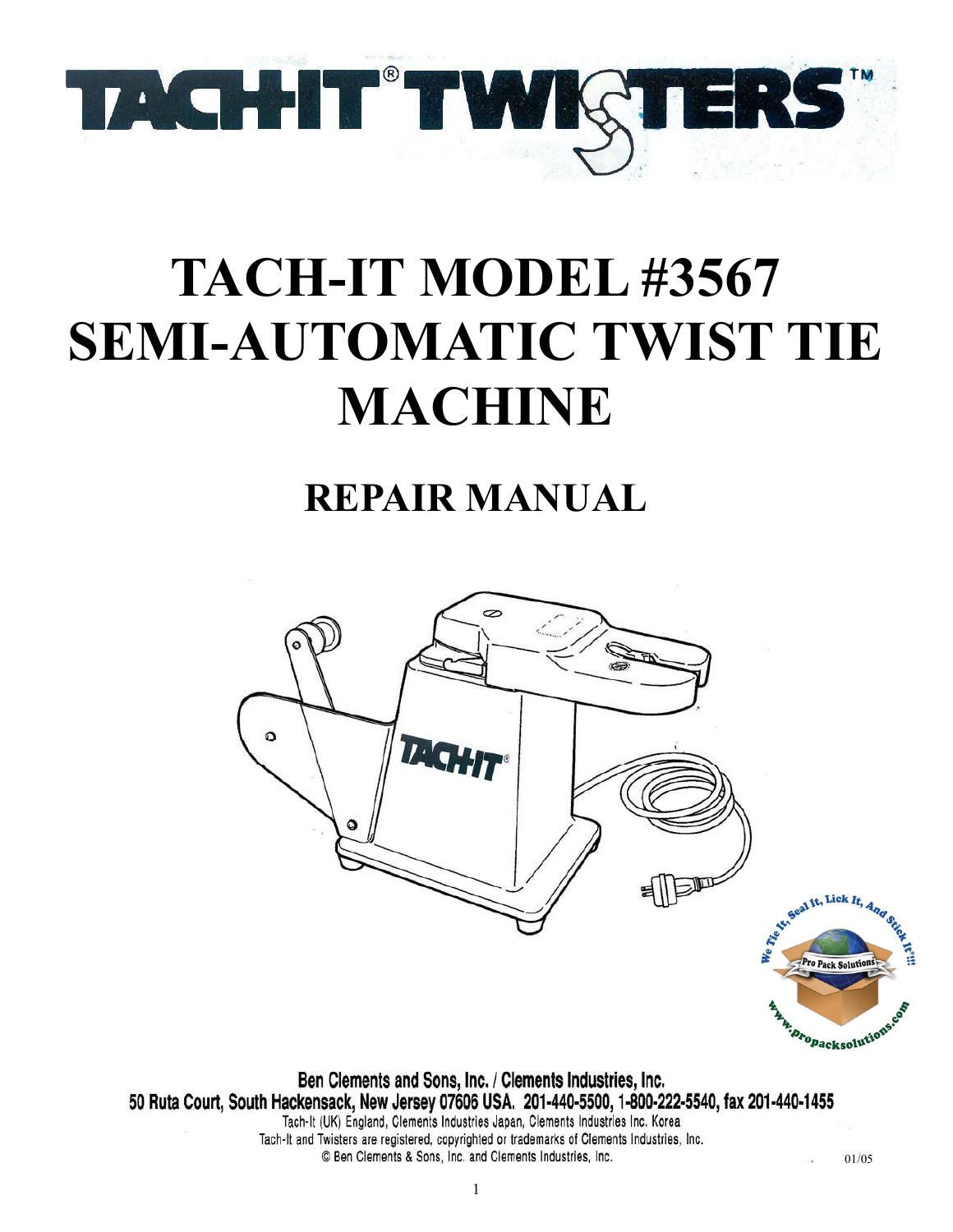## **TABLE OF CONTENTS:**

| <b>SECTION 1-REMOVING AND REPLACING TOP COVER:</b>                                                                        | PAGE <sub>3</sub>  |
|---------------------------------------------------------------------------------------------------------------------------|--------------------|
| <b>SECTION 2-REPLACING THE CUTTER BLADES:</b>                                                                             | PAGE 4             |
| <b>SECTION 3-REMOVING AND REPLACING THE SEGMENT</b><br><b>GEAR:</b>                                                       | <b>PAGES 5-6</b>   |
| <b>SECTION 4—REMOVING AND REPLCING OF UPPER PLATE:</b>                                                                    | <b>PAGES 7-9</b>   |
| <b>SECTION 5-REPLACING THE TWISTER ASSEMBLY AND</b><br><b>TWISTER GEAR:</b>                                               | <b>PAGE 10</b>     |
| <b>SECTION 6—REMOVING AND REPLACING THE TWISTING</b><br><b>HEAD MAIN ASSEMBLY FROM THE BASE OF THE</b><br><b>MACHINE:</b> | <b>PAGES 11-12</b> |
| <b>SECTION 7—REMOVING AND REPLACING OF BOTTOM PLATE:</b>                                                                  | <b>PAGES 13-14</b> |
| <b>SECTION 8-LUBRICATING THE NEEDLE ARM AND NEEDLE</b><br>CAM:                                                            | <b>PAGE 15</b>     |
| SECTION 9-REPLACING OF THE MOTOR, CAPACITOR,<br>SAFETY INTERLOCK, ON/OFF SWITCH AND FUSE<br><b>HOLDER:</b>                | <b>PAGES 16-19</b> |
| <b>SECTION 10-MAINTENANCE:</b>                                                                                            | <b>PAGES 20-21</b> |
| <b>SECTION 11-TROUBLESHOOTING:</b>                                                                                        | <b>PAGE 22</b>     |

## **TOOLS NEEDED FOR REPAIR OF MODEL #3567:**

Flat Head Screwdriver

Phillips Head Screwdriver

2mm Allen Wrench

Long Nose Pliers

Slip Joint Pliers or Small Gear Puller

Medium Weight Machine Grease

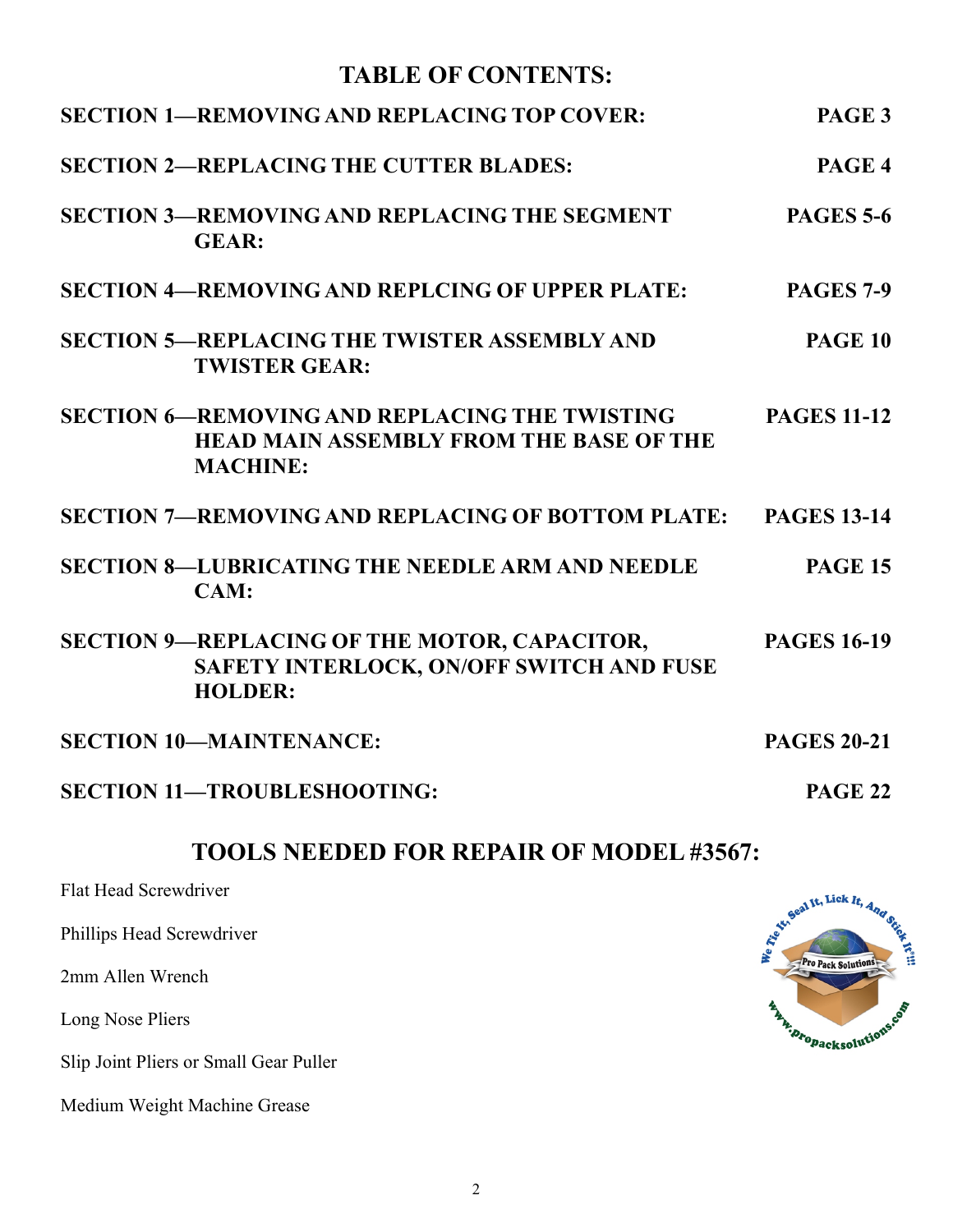## **SECTION 1—REMOVING AND REPLACING THE TOP COVER:**

#### **To remove the Top Cover:**

**Power Cord must be unplugged from electrical outlet prior to removing the Top Cover.**

- 1) Loosen the screw marked below in Figure 1.
- 2) This machine is equipped with a Safety Interlock. To disengage the Safety Interlock lift the Top Cover straight up.

#### **To replace the Top Cover:**

- 1) Locate the Safety Interlock Opening located at the back of the plate. See Figure 2.
- 2) Locate the Safety Interlock Bar mounted to the underside of the Top Cover. See Figure 3.
- 3) Matching the Safety Interlock Bar with the Safety Interlock Opening, push the Top Cover down onto the machine.
- 4) Tighten the screw pictured in Figure 1



Loosen this screw to remove the cover. Tighten this screw to replace cover.

**Figure 1** 



Safety Interlock Bar



**Figure 2 Safety Interlock Opening <b>Figure 3 Figure 3**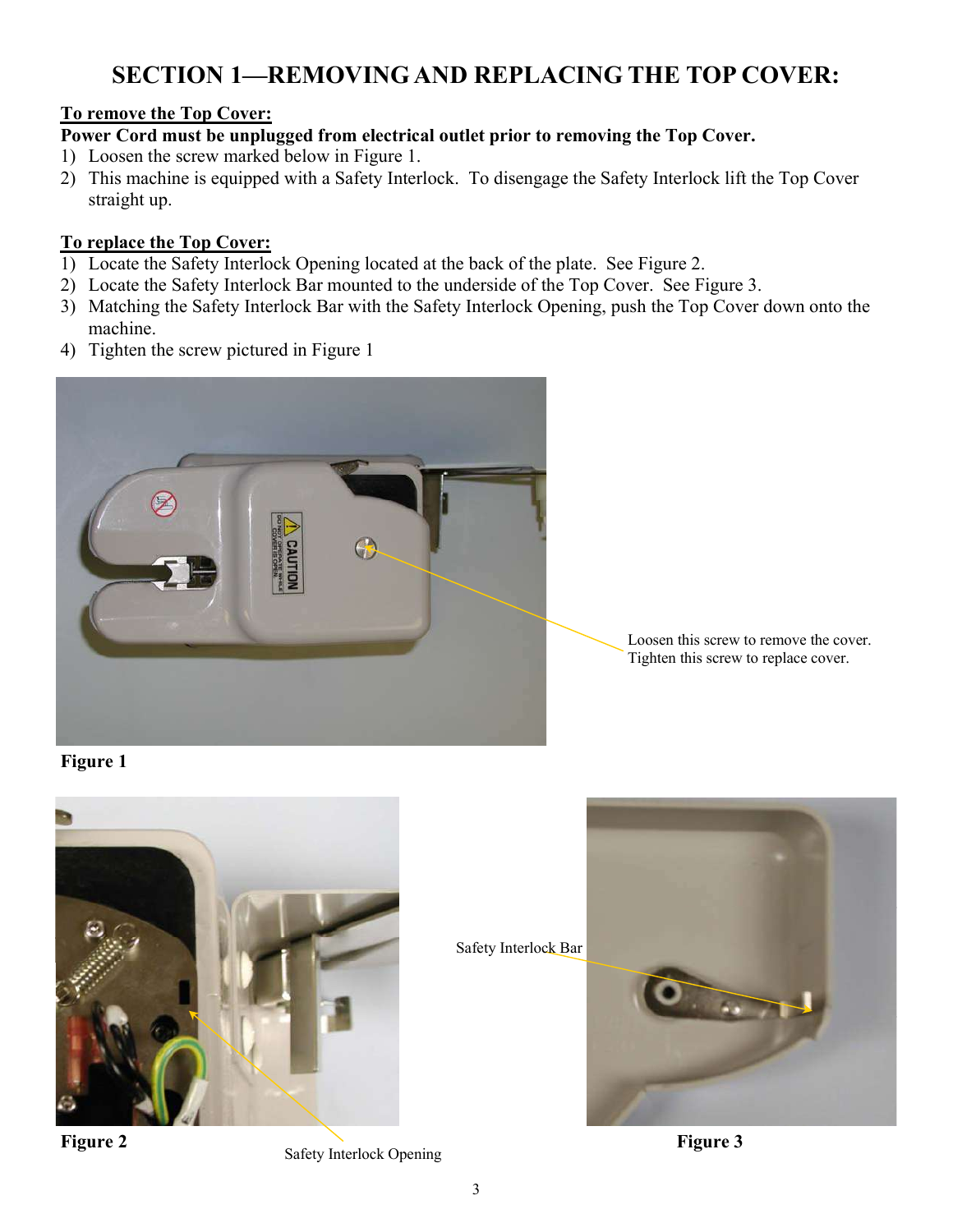## **SECTION 2—REPLACING THE CUTTER BLADES:**

- 1) Remove the Top Cover as per the instructions in Section 1.
- 2) Locate the Cutter Blade Linkage. See Figure 4
- 3) Locate and remove the Cutter Blade Linkage Spring from its post. See Figure 4.
- 4) Locate the Movable Blade Holding Spring holding the Movable Blade in position. Release pressure on the Spring by removing it from the Spring Hanger on the linkage. See Figure 4.
- 5) Locate the 2 screws marked Screw 1 and Screw 2 in Figure 4, and remove them and their related washers and spacers. **Suggestion:** Screw 1 is longer than Screw 2, when removing these screws, place them in different locations for easy replacement, or they can just be loosened and kept within the linkage as it is lifted off the machine.
- 6) Lift the Cutter Blade Linkage from the Machine. **Suggestion:** Placing the Cutter Blade Linkage down in the same position as it was removed will make for easier re-installation..
- 7) Locate the Moveable Blade and the Fixed Blade from the now exposed area of the machine. See Figure 5. **Suggestion**: The Fixed Blade fits into a cutout in the upper plate and also sits slightly higher than the plate. Please note this position prior to removal so that it can be verified that the Fixed Blade is in the proper position prior to re-assembly.
- 8) Remove the worn Movable Blade and Fixed Blade.
- 9) Install the new Fixed Blade first making sure that it is in the proper position fitting into the cutout in the upper plate, and then install the Movable Blade.
- 10) Replace the Cutter Blade Linkage. When replacing, it must be verified that the projection pointing downward from the front end of the Linkage goes into the circle located at the back end of the Movable Blade. See Figure 6
- 11) Replace Screw 1 and Screw 2 making sure that they are in their proper positions and that all related washer and collars are properly installed.
- 12) Release the Movable Blade Holding Spring so that it is putting pressure onto the Movable Blade.
- 13) Replace the Cutter Blade Linkage Spring to its Spring Hanger.
- 14) Replace the Top Cover per the instructions in Section 1.



**Figure 4** Movable Blade **1 And Screw 2** Movable Blade Fixed Blade **Figure 5** Movable Blade  $\bigcup_{\text{Screw 2}}$ Holding Spring

Movable Blade Fixed Blade

Release the pressure on the Movable Blade Holding Spring by unclipping the Spring from the Spring Hanger.



4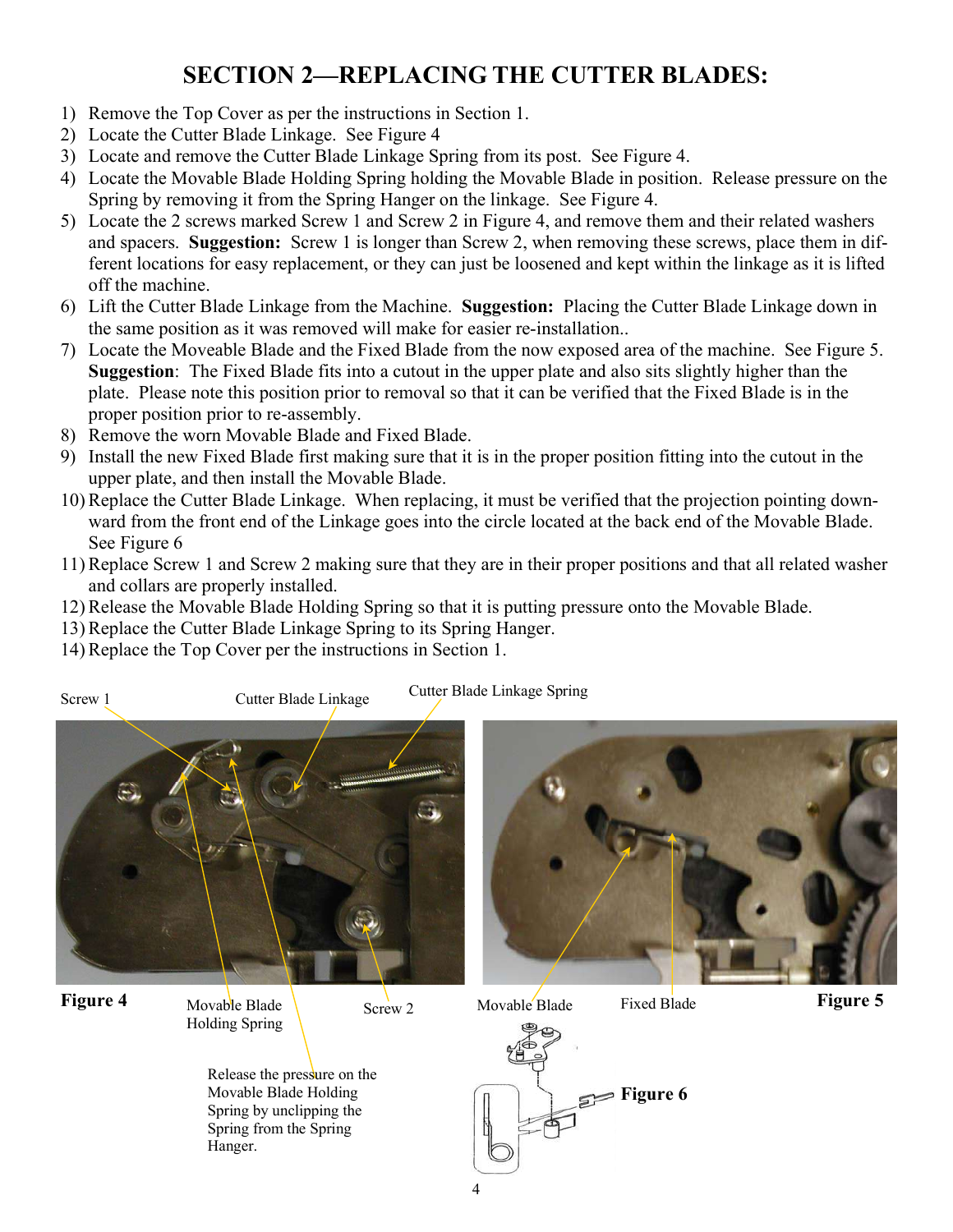## **SECTION 3—REMOVING AND REPLACING THE SEGMENT GEAR:**

#### **To remove the Segment Gear and Feeding Roller:**

- 1) Unplug the power cord from the electrical outlet.
- 2) Remove the Top Cover as per instructions in Section 1.
- 3) Locate the Upper Holding Plate and the 3 Screws Securing it. Remove the 3 Screws and lift the Upper Holding Plate off. Remove the 3 Upper Holding Plate Spacer Collars. See Figure 7
- 4) Locate the Main Shaft. See Figure 8.
- 5) Using a Flat Head Screwdriver, Rotate the Main Shaft Counter-Clockwise until the flat portion of the Feeding Roller is meeting the flat portion of the Segment Gear.
- 6) Remove the Arm Spring taking pressure off of the Feeding Roller.
- 7) Locate the Switch Lock Lever Spring. This is located behind the Micro-switch. Locate the long leg of this spring which should be resting against the Switch Lock Lever. Grasp the Spring and pull it down against the body of the machine taking all pressure off of the Switch Lock Lever. Rotate the Switch Lock Lever away from the Segment Gear.
- 8) Locate and remove the Switch Lever Spring. Rotate the Switching Arm away from the Segment Gear.
- 9) Without rotating the Main Shaft, lift together the Feeding Roller and the Segment Gear from the machine, noticing their position in relation to each other.

#### **To replace the Segment Gear and Feeding Roller:**

- 1) Make sure that prior to re-assembling, the set screw located on the Twister Gear is facing down to the table and that the legs of openings of the Twister Assembly are in a vertical position..
- 2) Holding the Feeding Roller and the Segment Gear align them so that the flat of the Feeding Roller is against the Flat of the Segment Gear in a similar position to how they were removed. Make sure that the both parts are fully lowered into the plate and that the keyway in the Segment Gear matched to the key in the Main Shaft.
- 3) Rotate the Switching Arm towards the Segment Gear so that it contacts the Segment Gear and re-install the Switch Lever Spring.
- 4) Rotate the Switch Lock Lever towards the Segment Gear so that it is in contact with the Segment Gear. Locating the long leg of the Switch Lever Lock Spring which was rotated out of the way in Step 7 above, place it back against the Switch Lock Lever making sure that it is putting pressure against this part.
- 5) Replace the Arm Spring, making sure that the urethane idler wheel is pressing against the Feeding Roller.
- 6) Replace the Upper Holding Plate fitting it into its proper position securing the Main Shaft and the Feeding Roller. Make sure that the Upper Holding Plate Spacer Collars are put into their proper positions and secure the 3 screws.
- 7) Locate the Main Shaft.
- 8) Using a Flat Head Screwdriver, turn the Main Shaft until the cutout across the top of the Main Shaft is perpendicular to the machine. Locate the Switching Arm, and make sure that when it is pushed, the end depresses the lever of the micro-switch.
- 9) Replace the Top Cover per the instructions in Section 1.
- 10) Plug the power cord into the proper electrical outlet and try the machine.

#### **See Figure 7 and Figure 8 on the next page.**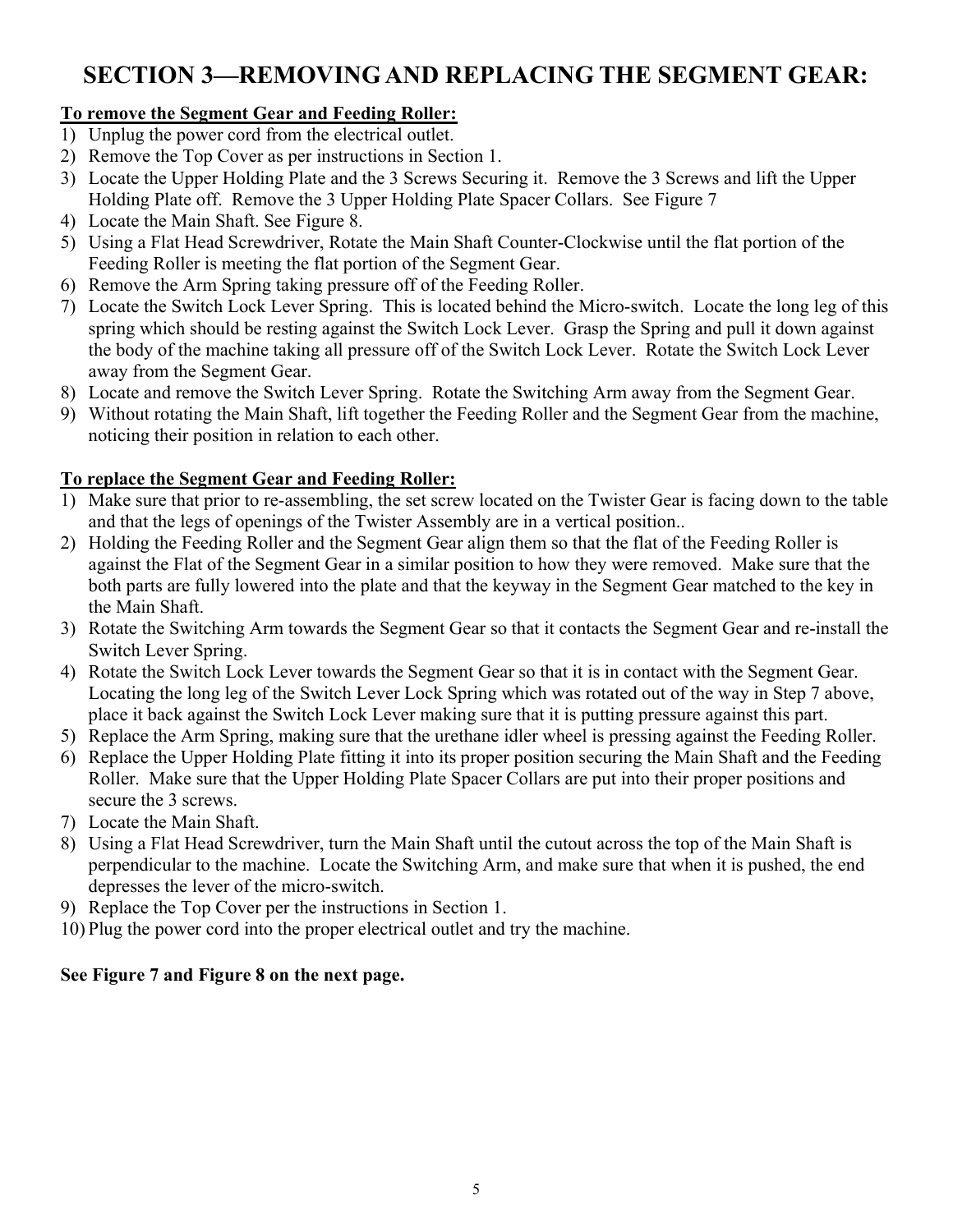## **SECTION 3—REMOVING AND REPLACING THE SEGMENT GEAR CONTINUED:**

Remove Screw. Upper Holding Plate Spacer Collar located directly beneath.

Remove Screw. Upper Holding Plate Spacer Collar located directly beneath.



Remove Screw. Upper Holding Plate Spacer Collar located directly beneath.

**Figure 7** 

Upper Holding Plate

**Figure 8** 

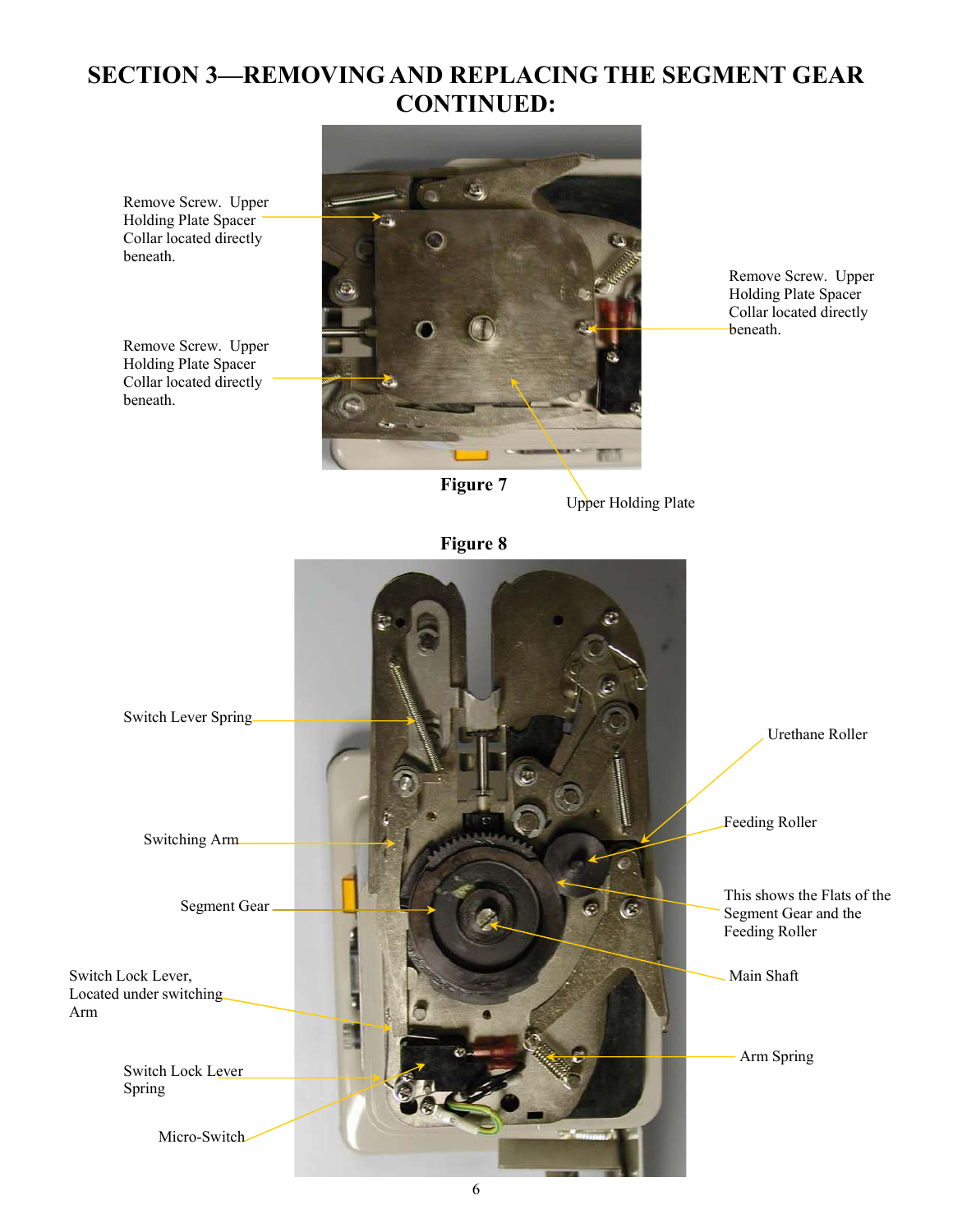## **SECTION 4—REMOVING AND REPLACING OF UPPER PLATE:**

**Removal of this part is necessary to; change the Twister Assembly, clean debris from under the Upper Plate, change the Needle Left and Needle Right, change the Needle Guard Arm Spring, change the Needle Guard Arm, and to do any other service required on parts located between the Upper Plate and Middle Plate.** 

#### **To remove the Upper Plate:**

- 1) Remove the Top Cover as per the instructions in Section 1.
- 2) Locate the Micro-Switch. See Figure 9.
- 3) Pull the 2 wires off the Micro-Switch. These wires are connected to the Micro-Switch with push on connectors.
- 4) Unscrew the 2 screws holding the Micro-Switch and place the whole assembly to the side.
- 5) Locate the screw holding the Green and Yellow Ground Wire. See Figure 9. Remove the screw and place the screw to the side.
- 6) Locate the screw holding the Switch Lock Lever Spring assembly. See Figure 9.
- 7) Unscrew the screw and remove the assembly. **Suggestion:** To remove this assembly without the spring recoiling and scattering the parts, loosen the screw about half way, locate the short leg of the spring which will be pressed up against a post behind the Micro-Switch. Using a long nose pliers, grab the short leg of the spring and remove it from the post. This will release the pressure from the spring. Then continue unscrewing the screw and removing the assembly. Place the assembly intact to the side.
- 8) Remove the Arm Spring. See Figure 9.
- 9) Locate the Tie Feeding Roller Arm. See Figure 9.
- 10) Locate the Screw and remove the Tie Feeding Roller Arm.
- 11) Below the Tie Feeding Roller Arm locate the Tie Feeding Roller with Bushing.
- 12) Place the Tie Feeding Roller with Bushing to the side. **Suggestion:** The bushing inside the Tie Feeding Roller with Bushing has a shoulder, this shoulder must always be on top. When placing it down to the side, place it in the same orientation as it is used in the machine so that when it is re-installed, the bushing will be in the right direction.
- 13) Follow the instructions in Section 3 to remove the Segment Gear and Feeding Roller. Steps 6 and 7 will not be required as these parts have already been removed.
- 14) Locate the Movable Blade Holding Spring holding the Movable Blade in position. Release pressure on the Spring by removing it from the Spring Hanger on the linkage. See Figure 4. The Cutter Blade Linkage does not have to be removed to remove the Upper Plate.
- 15) Remove the 6 screws shown in Figure 10. **Suggestion:** Loosen the screws, but do not physically remove them from the machine. Once they are loose, the Upper Plate can be removed, and the screws will be in the right place during re-assembly.
- 16) Lift up the Upper Plate. Note: The Movable Blade is may still be connected to the Cutter Blade Linkage. When lifting the Upper Place do so carefully as not to disturb this positioning. If the position is disturbed, it can be reset with the Upper Plate off.

#### **See Figure 9 and Figure 10 on the next page.**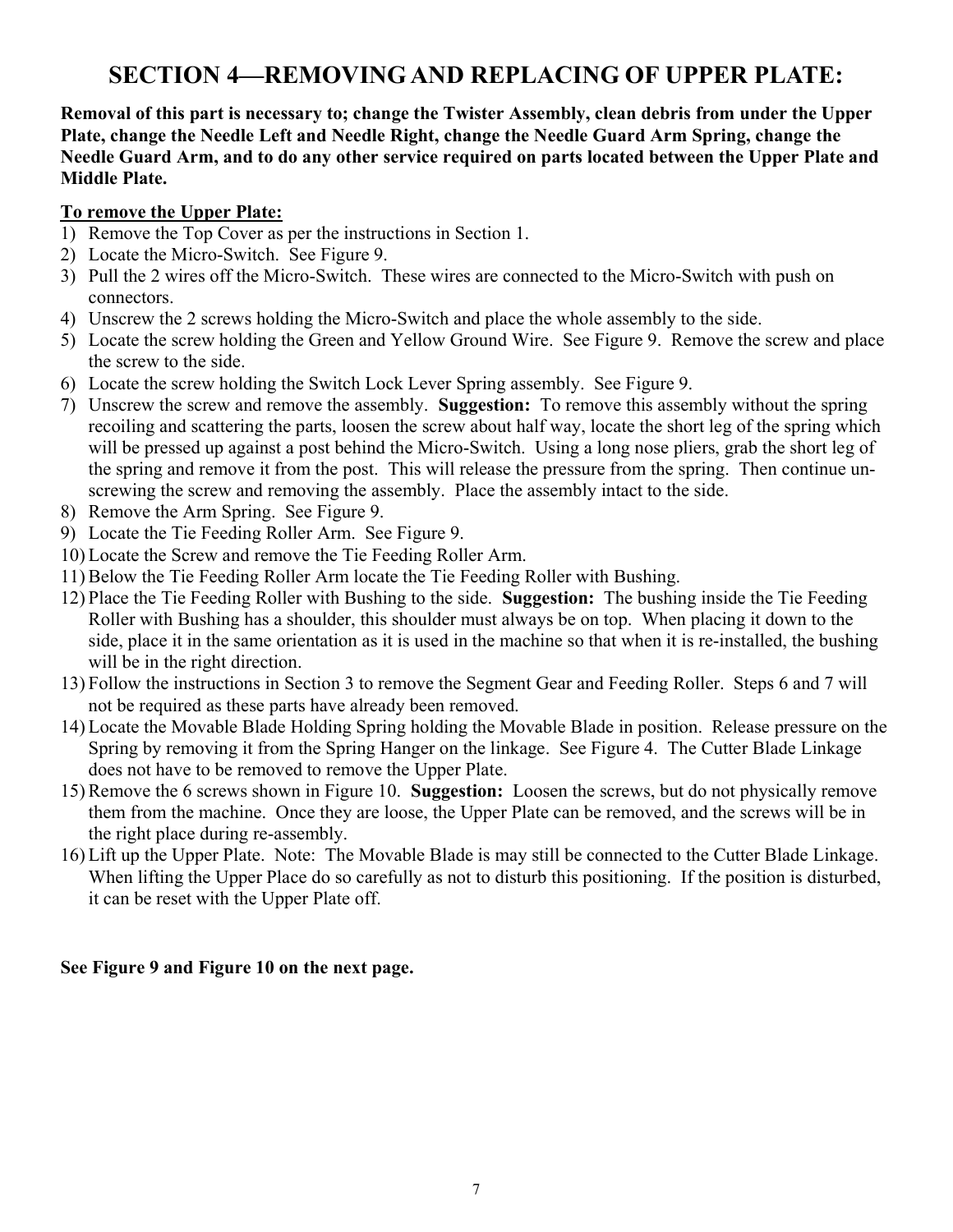## **SECTION 4—REMOVING AND REPLACING OF UPPER PLATE CONTINUED:**



Remove screw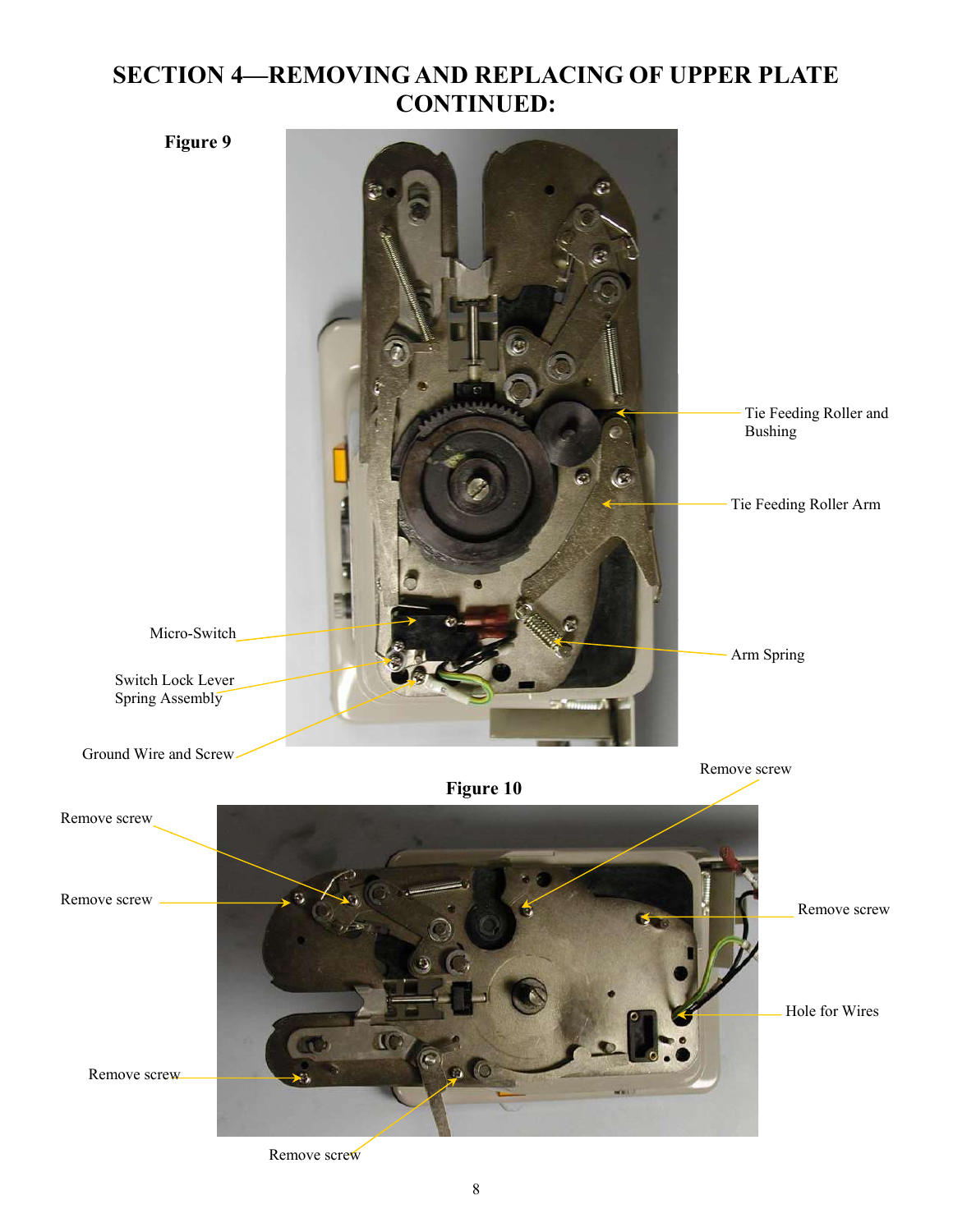## **SECTION 4—REMOVING AND REPLACING OF UPPER PLATE CONTINUED:**

#### **To replace the Upper Plate:**

- 1) Hold the Upper Plate over the Middle Plate and insert the 3 wires into the hole from which they were removed. See Figure 10 on previous page.
- 2) Begin lowering the Upper Plate onto the Middle Plate. Looking at the bottom side of the Upper Plate, locate the projection coming down from the Cutter Blade Linkage. This projection must match up with the circle at the end of the Movable Blade. If necessary move the Movable Blade to match with the projection. See Figure 6 in Section 2.
- 3) Once this is lined up, lower the Upper Plate until it is sitting properly on top of the Middle Plate. This may take a little twisting to have everything line up properly.
- 4) Tighten the 6 screws that were loosened when removing the Upper Plate. See Figure 10 on the previous page.
- 5) Follow Step 12 in Section 2 of this manual to release the Movable Blade Holding Spring and put pressure onto the Movable Blade.
- 6) Re-install the Micro-Switch and connect the wires. The wire marked R1 goes to the "Normally Open" terminal (this is the terminal next to the empty terminal), and the wire marked R3 goes to the "Common" terminal (this is the terminal offset from the other ones)
- 7) Re-install the ground wire.
- 8) Re-install the Switch Lock Lever Spring Assembly, making sure that the long leg is resting against the Switch Lock Lever. To add pressure, take the short leg of the Switch Lock Lever Spring and using a long nose pliers push it towards the back of the machine so that it rests against the post from which it was removed. **Suggestion:** Only screw the Spring Lock Lever Assembly about half way into the machine. Then reset the short leg of the Spring Lock Lever Spring and once it is set complete the tightening of the screw.
- 9) Replace the Segment Gear and Feeding Roller per the instructions in Section 3. Skip steps 4 and 5 as they are addressed in this section of the manual.
- 10) Re-install the Tie Feeding Roller with Bushing making sure it is in the proper orientation. There is a split in the Bushing which should be facing up.
- 11) Re-install the Tie Feeding Roller Arm. Make sure that the projection located at the front of this arm is inserted into the center hole of the Tie Feeding Roller with Bushing.
- 12) Re-install the Top Cover per the instructions in Section 1.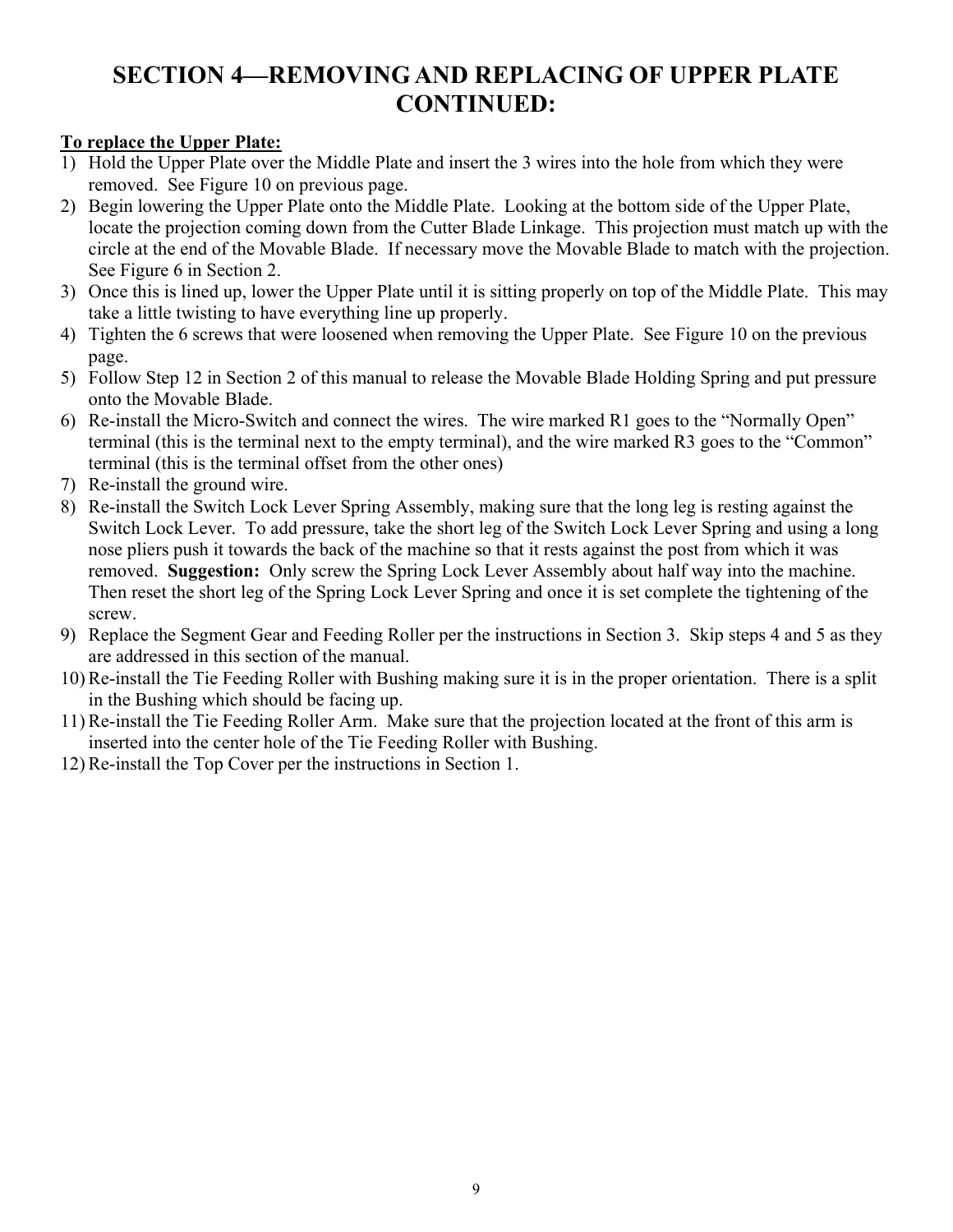## **SECTION 5—REPLACING THE TWISTER ASSEMBLY AND TWISTER GEAR:**

- 1) Follow the instructions in Section 4 to remove the Upper Plate.
- 2) Remove the Twister Assembly from the Middle Plate. See Figure 12.
- 3) Slide the Bushing off the end of the Twister Gear. See Figure 11.
- 4) Using a 2mm Allen Wrench loosen the set screw on the Twister Gear. See Figure 11
- 5) Slide the Twister Assembly from the Twister Gear. See Figure 11.
- 6) Insert one of the Bushings and then the new Twister Assembly into either the new or used Twister Gear. Make sure that the flat area located on the shaft of the Twister Assembly lines up with the set screw in the Twister Gear.
- 7) Slide the 2nd Bushing onto the shaft of the Twister Assembly until the end of the Bushing is flush with the end of the Twister Assembly shaft.
- 8) Tighten the set screw using a 2mm Allen Wrench.
- 9) Insert the Twister Assembly back into the Middle Plate pushing down until it is secure.
- 10) Follow the instructions in Section 4 to replace the Upper Plate.

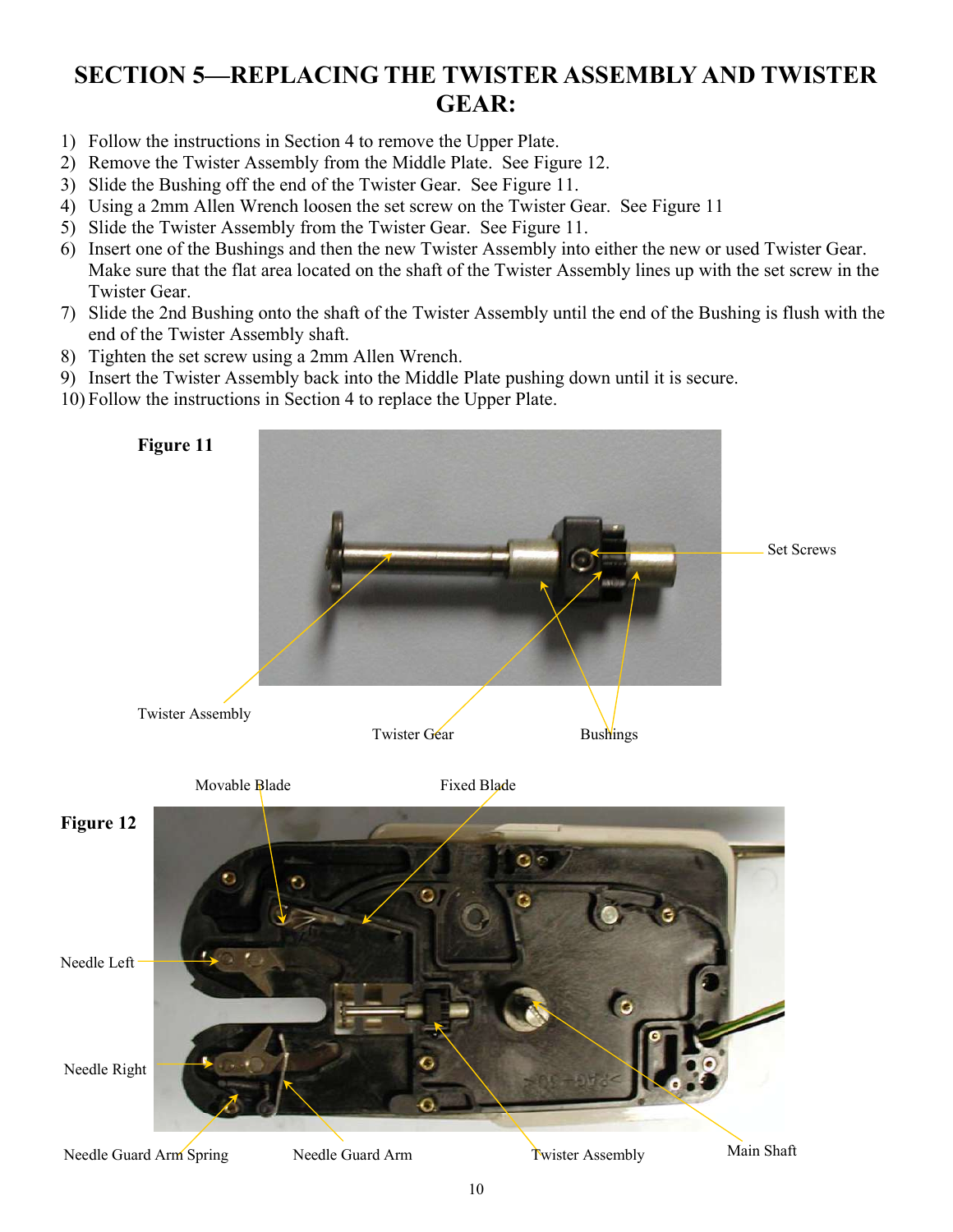## **SECTION 6—REMOVING AND REPLACING THE TWISTING HEAD ASSEMBLY FROM THE BASE OF THE MACHINE:**

#### **It is necessary to remove the Twisting Head Assembly from the base of the machine if any service is required between the Middle Plate and the Bottom Plate. It may also be required for lubrication or if any work is required on the motor.**

#### **To remove the Twisting Head Assembly from the base of the machine:**

- 1) Remove the Top Cover as per the instructions in Section 1.
- 2) Locate and remove the Tie Feeding Roller Arm. See Figure 9.
- 3) Below the Tie Feeding Roller Arm locate the Tie Feeding Roller with Bushing.
- 4) Place the Tie Feeding Roller with Bushing to the side. **Suggestion:** The bushing inside the Tie Feeding Roller with Bushing has a shoulder, this shoulder must always be on top. When placing it down to the side, place it in the same orientation as it is used in the machine so that when it is re-installed, the bushing will be in the right direction.
- 5) Locate the Green and Yellow Ground Wire. Remove the screw holding the wire in place. See Figure 9.
- 6) Remove the 2 wires from the Micro-Switch. It is not necessary to remove the Micro-Switch itself. See Figure 9.
- 7) Locate the 3 screws that hold the Twisting Head Assembly to the Base of the machine. See Figure 13
- 8) Loosen the 3 screws. **Suggestion:** Do not remove these 3 screws, just loosen them completely. This way they will be in the proper position during re-assembly.
- 9) Lift the Twisting Head Assembly from the Base and set to the side.

#### **To replace the Twisting Head Assembly from the base of the machine:**

- 1) Holding the Twisting Head Assembly over the base, feed the wires through the hole in the Twisting Head Assembly. See Figure 10.
- 2) Lower the Twisting Head Assembly onto the base of the machine.
- 3) Tighten the 3 screws that were loosened above securing the Twisting Head Assembly to the base. See Figure 13
- 4) Re-connect the Micro-Switch Wires. The wire marked R1 goes to the "Normally Open" terminal (this is the terminal next to the empty terminal), and the wire marked R3 goes to the "Common" terminal (this is the terminal offset from the other ones)
- 5) Re-install the ground wire.
- 6) Re-install the Tie Feeding Roller with Bushing making sure it is in the proper orientation. There is a split in the Bushing which should be facing up.
- 7) Re-install the Tie Feeding Roller Arm. Make sure that the projection located at the front of this arm is inserted into the center hole of the Tie Feeding Roller with Bushing.
- 8) Re-install the Top Cover per the instructions in Section 1.

#### **See Figure 13 on the next page.**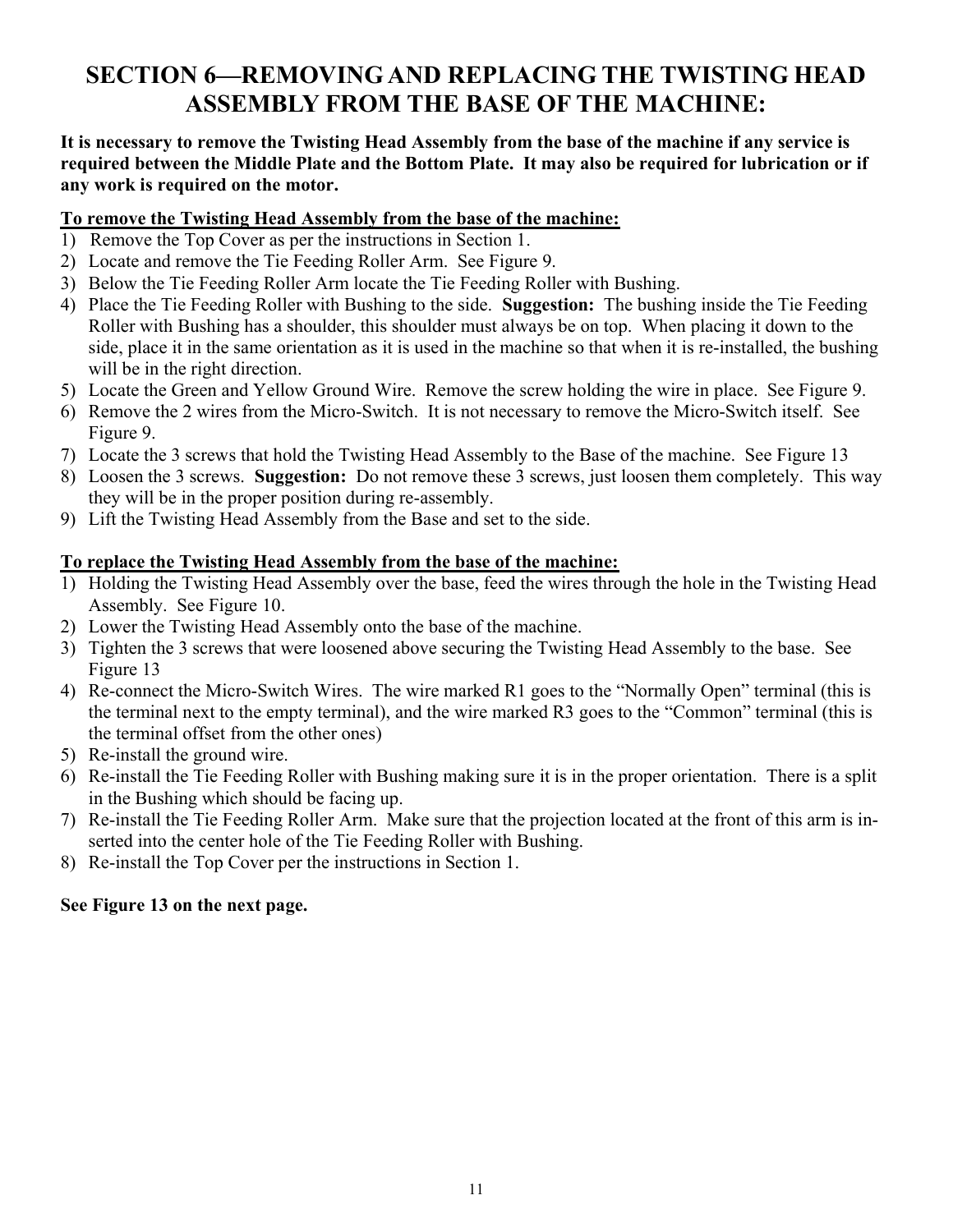## **SECTION 6—REMOVING AND REPLACING THE TWISTING HEAD ASSEMBLY FROM THE BASE OF THE MACHINE CONTINUED:**

**Figure 13** 



**TIE FEEDING ROLLER ARM AND TIE FEEDING ROLLER WITH BUSHING HAVE BEEN RE-MOVED IN ABOVE FIGURE.**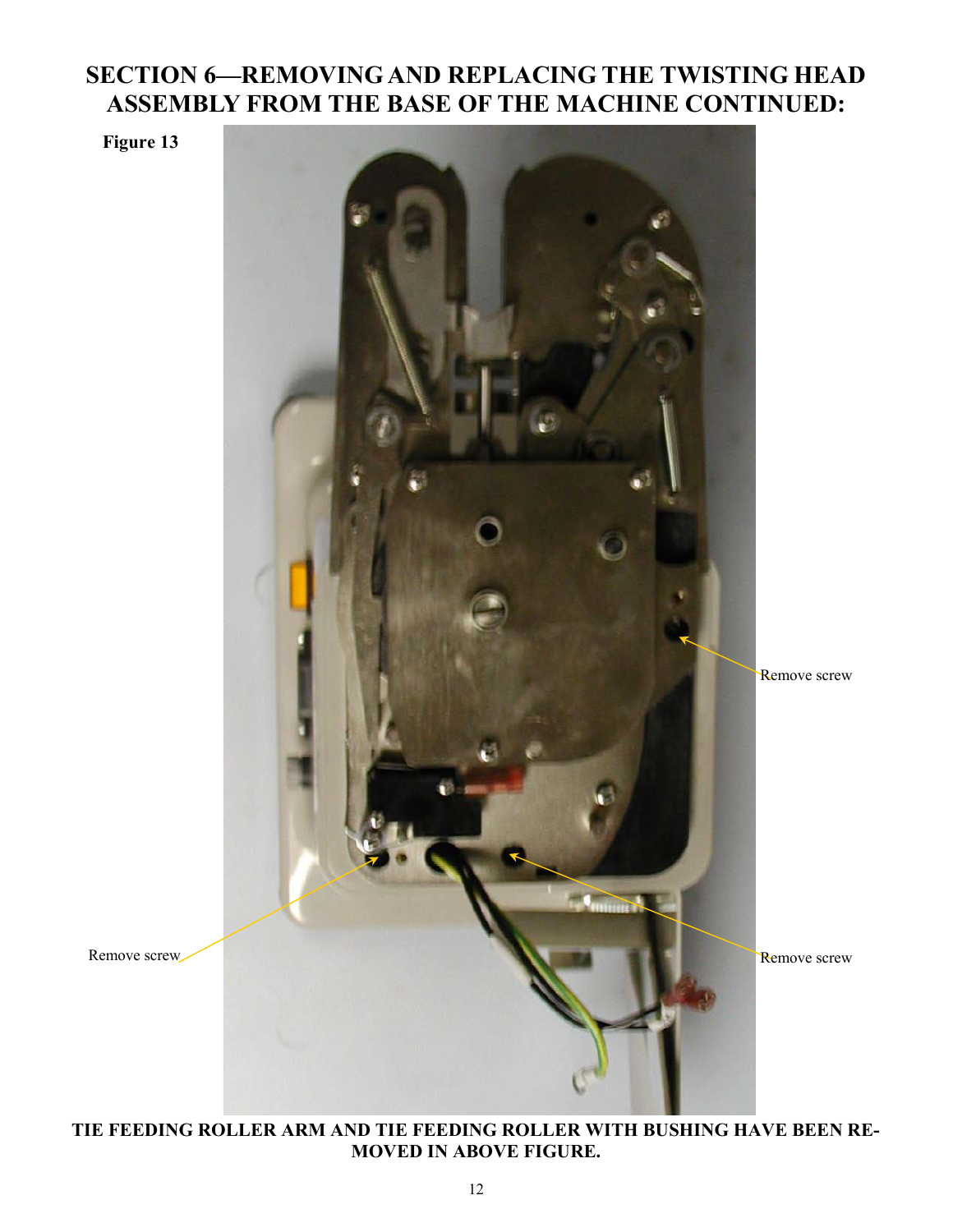## **SECTION 7—REMOVING AND REPLACING OF BOTTOM PLATE:**

**The following parts can be accessed by removing the Bottom Plate; the Needle Cam and the Needle Arm, Needle Left, Needle Right, and the Movable Blade. It may also be necessary to remove the Bottom Plate to lubricate using a medium weight machine grease the Needle Arm and the Needle Cam.** 

#### **To remove the Bottom Plate:**

- 1) Follow the instructions in Section 6 To Remove the Twisting Head Assembly from the Base of the machine.
- 2) Turn the Twisting Head Assembly over so that the Bottom Plate is facing up.
- 3) Locate the Main Shaft Gear
- 4) Using a 2mm Allen Wrench, loosen the Set Screw located on the side of the Gear. There is a hole in the shaft that the Set Screw lines up with, so the screw may need to be backed out of the Gear almost all the way prior to lifting the Gear.
- 5) Remove the Main Shaft Gear from the Shaft. This may require the use of a pair of pliers to grab the gear. Be careful not to scar the teeth of the gear.
- 6) Locate the 5 screws securing the Bottom Plate to the Middle Plate. Remove the 5 screws.
- 7) Running a Flat Head Screwdriver around the sides of the Twisting Head Assembly between the Middle Plate and the Bottom Plate, separate the Plates. Gently lift the Bottom Plate until it can be removed. **Note: Due to lubrication, the Needle Cam may stick to the underside of the Bottom Plate when it is removed. Turn the Bottom Plate over and look at the underside, if the Needle Cam is stuck to the Bottom Plate remove it and put it back onto the Main Shaft in the same direction as it came off. It is very important that it is in the same direction. Make sure that the Needle Cam is seated properly and secured by the keys. See Figure 15.**

#### **To replace the Bottom Plate:**

- 1) Verify that the Needle Cam and all other parts are properly installed.
- 2) Slowly lower the Bottom Plate onto the Shaft. Due to holes that must line up with in the Bottom Plate and the Middle Plate, some twisting of the Bottom Plate may be required. Once the holes are located push on the Bottom Plate securely until it meets the Middle Plate.
- 3) Replace the 5 screws that were removed in Step 6 above. Make sure that the 2 countersunk screws go into the holes at the front of the Twisting Head Assembly.
- 4) Slide the Main Shaft Gear onto the Main Shaft, making sure that the Set screw lines up with the Hole in the Main Shaft.
- 5) Tighten the Set Screw securely.
- 6) Re-install the Twisting Head Main Assembly per the instructions in Section 6.

#### **See Figure 14 and 15 on the next page.**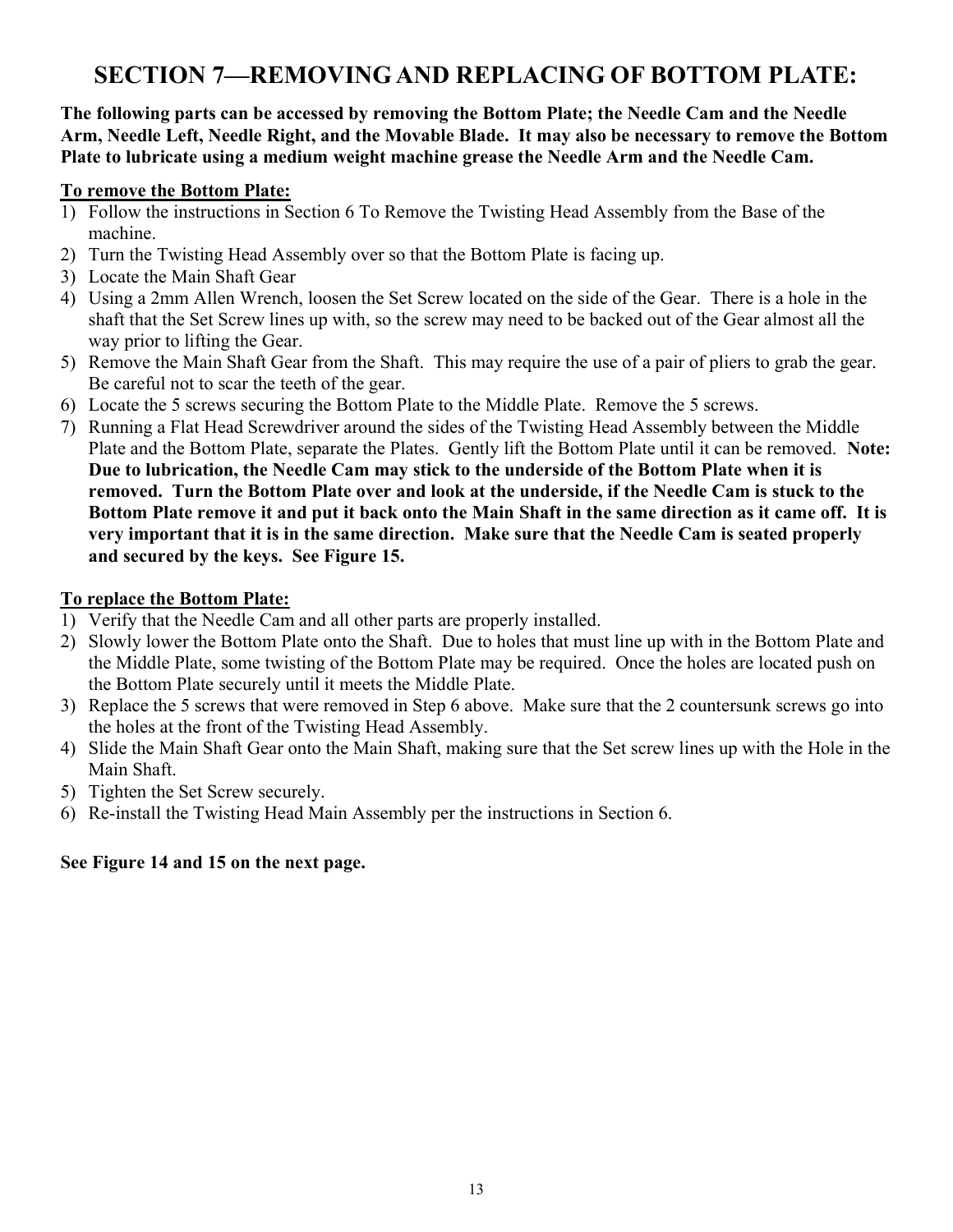## **SECTION 7—REMOVING AND REPLACING OF BOTTOM PLATE CONTINUED:**



**Figure 15** 

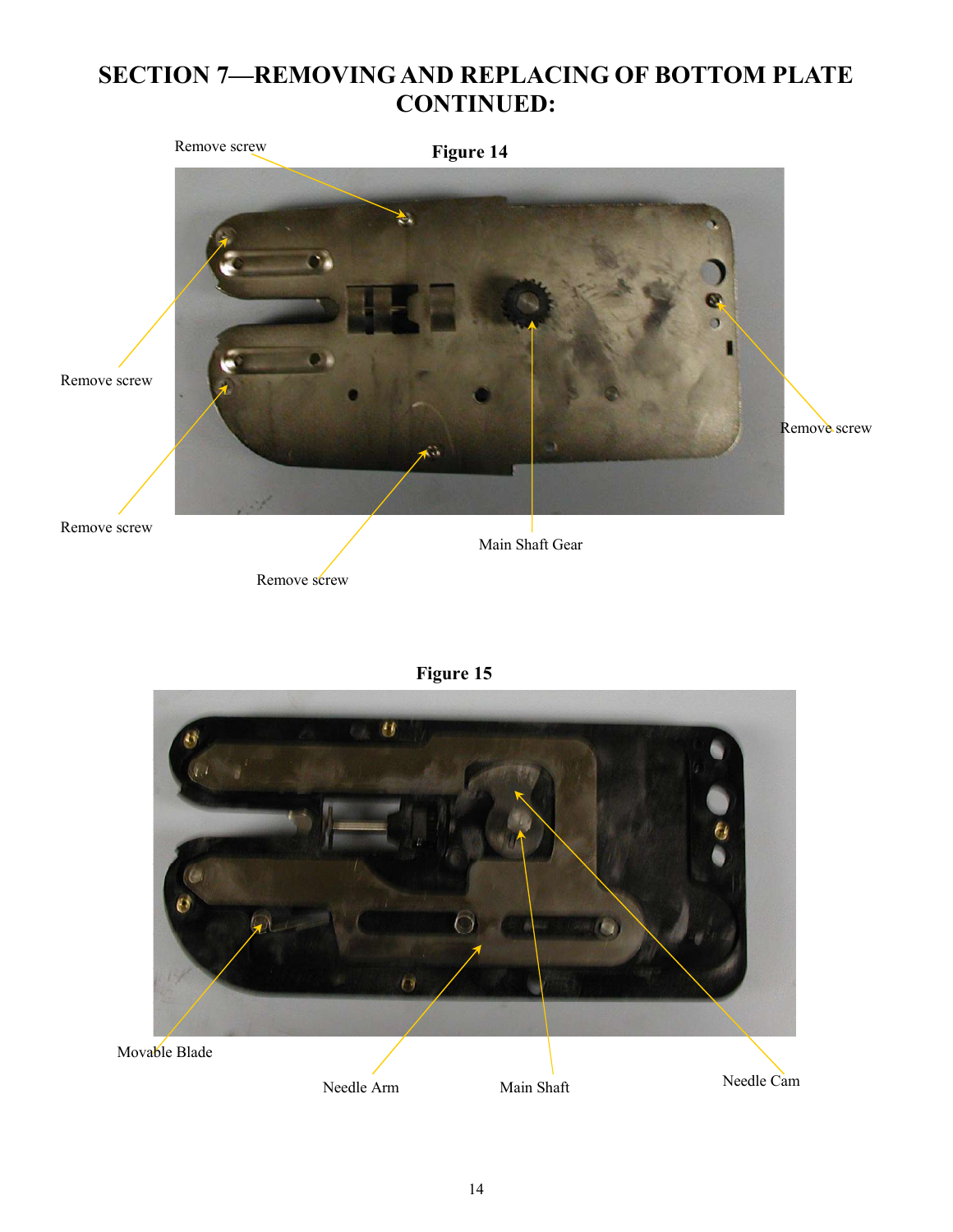## **SECTION 8—LUBRICATING THE NEEDLE ARM AND NEEDLE CAM:**

**Lubricating of the Needle Arm and the Needle Cam may be necessary after extended use. Friction between the Needle Arm and the Middle Plate may build up and the symptom of this is that the machine occasionally will not complete a cycle. Follow instructions below to solve this problem if it becomes apparent. Please note that lubrication of the whole machine is not recommended. Lubricants, especially in dusty environments may become sticky and cause parts to not run smoothly against each other. Only lubricate using the manufacturer's specified lubricants and in the shown locations.** 

- 1) Remove the Bottom Plate of the Twisting Head Assembly as per the instructions in Section 7
- 2) Using a medium weight machine grease generously spread the grease along the Needle Arm. See Figure 16. Note: When the Middle Plate and Bottom Plate are assembled the seal between them does not allow for much penetration of dust, so liberal greasing of these parts only will not be damaging to the machine.
- 3) Replace the Bottom Plate of the Twisting Head Assembly as per the instructions in Section 7.



#### **Figure 16**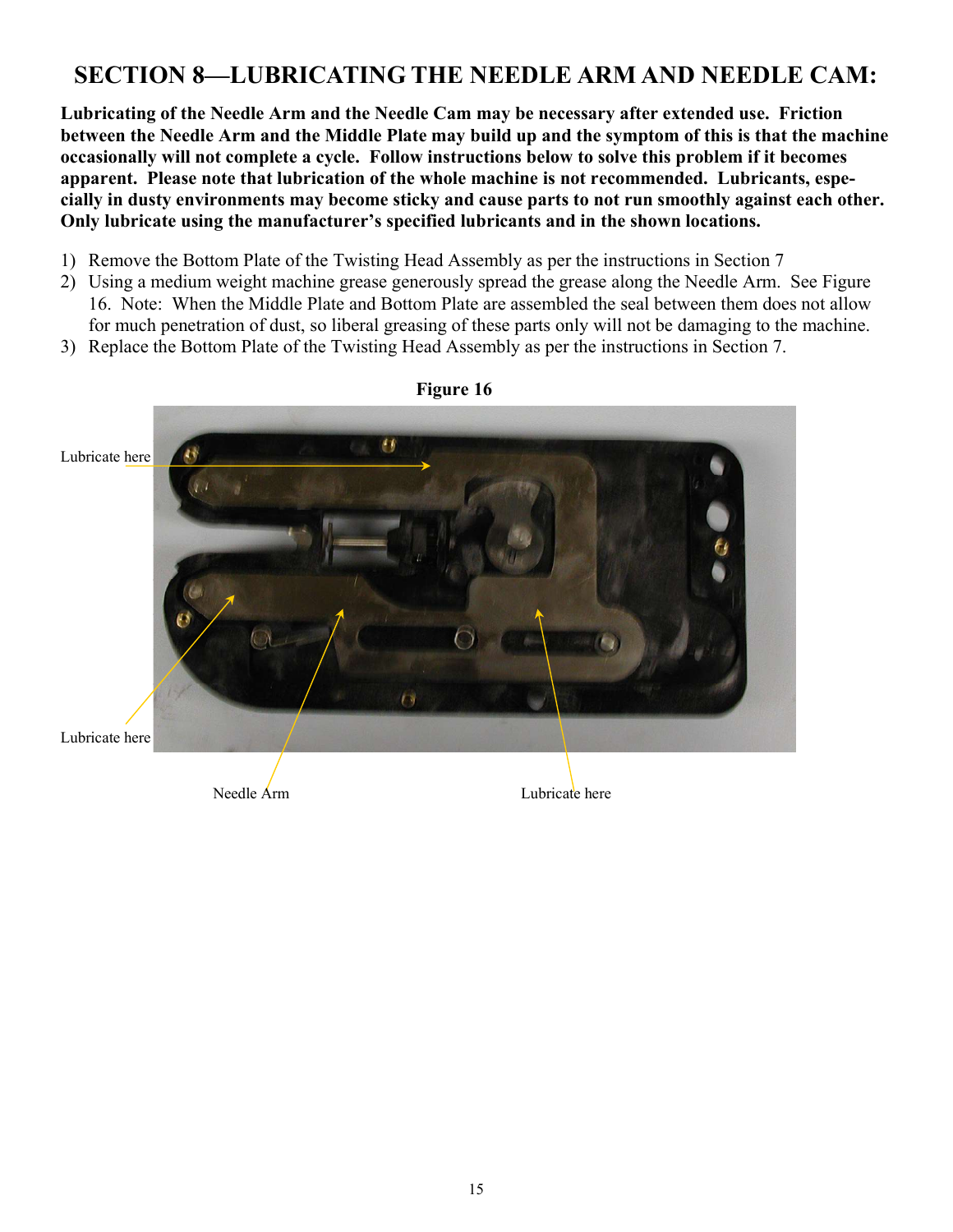## **SECTION 9—REPLACING OF THE MOTOR, CAPACITOR, SAFETY INTERLOCK, ON/OFF SWITCH AND FUSE HOLDER**

**To replace the Motor, Capacitor, Safety Interlock, On/Off Switch and Fuse Holder, the Motor Box must be opened. Follow the instructions below on how to Open the Motor Box. There is a sub-section for the replacement of each of the parts previously mentioned. When done, follow the instructions below on how to Close the Motor Box.**

#### **To Open the Motor Box:**

- 1) Remove the Twisting Head Assembly as per the instructions in Section 6.
- 2) Turn the machine over so the bottom of the machine is facing upwards.
- 3) Locate the Brake Arm Spring.
- 4) Release the tension on the Brake Arm Spring by removing the leg from the Spring Hanger on the Perforated Plate. See Figure 17.
- 5) Unscrew the 4 legs which will release the Perforated Plate. See Figure 18.
- 6) Raise the Perforated Plate. Be careful as the Capacitor is mounted onto the Perforated Plate. The Motor Box is open with access to all above mentioned parts. See Figure 19.

#### **To Change the Motor:**

- 1) Follow the directions above to open the Motor Box.
- 2) Locate the 4 screws holding the Motor into the Motor Box. These are located on the top of the Motor Box, so the Motor Box must be flipped. See Figure 20.
- 3) Remove the 4 screws marked Motor Screws and carefully lower the Motor.
- 4) With the new Motor near, remove the wires to the Motor one by one, installing them into the new Motor.
- 5) Remove the Main Shaft Gear by loosening and removing the Set Screw, and install the Main Shaft Gear onto the new Motor. Make sure that the Set Screw lines up with the hole in the Motor Shaft.
- 6) Raise the Motor back into the Motor Box and Re-install the 4 Motor Screws.
- 7) Follow the directions below to close the Motor Box.

#### **To Change the Capacitor:**

- 1) Follow the directions above to open the Motor Box.
- 2) Locate the Capacitor on the underside of the Perforated Plate. See Figure 19.
- 3) Remove the screw holding the Capacitor in place.
- 4) Remove the insulation from the Capacitor, and with the new Capacitor near, switch the wires one by one to the new Capacitor.
- 5) Re-install the Capacitor to the underside of the Perforated Plate.
- 6) Follow the directions below to close the Motor Box..

#### **To Change the Safety Interlock:**

- 1) Follow the directions above to open the Motor Box.
- 2) Locate the 2 screws holding the Safety Interlock into the Motor Box. These are located on the top of the Motor Box so the Motor Box must be flipped. See Figure 20.
- 3) Remove the 2 screws marked Safety Interlock Screws and carefully lower the Safety Interlock.
- 4) With the new Safety Interlock near, remove the wires from the old Safety Interlock one by one, and install them onto the new Safety Interlock.
- 5) Raise the new Safety Interlock into the Motor Box and re-install the 2 Safety Interlock screws.
- 6) Follow the directions below to close the Motor Box.

#### **Section 9 Continued on the Next Page**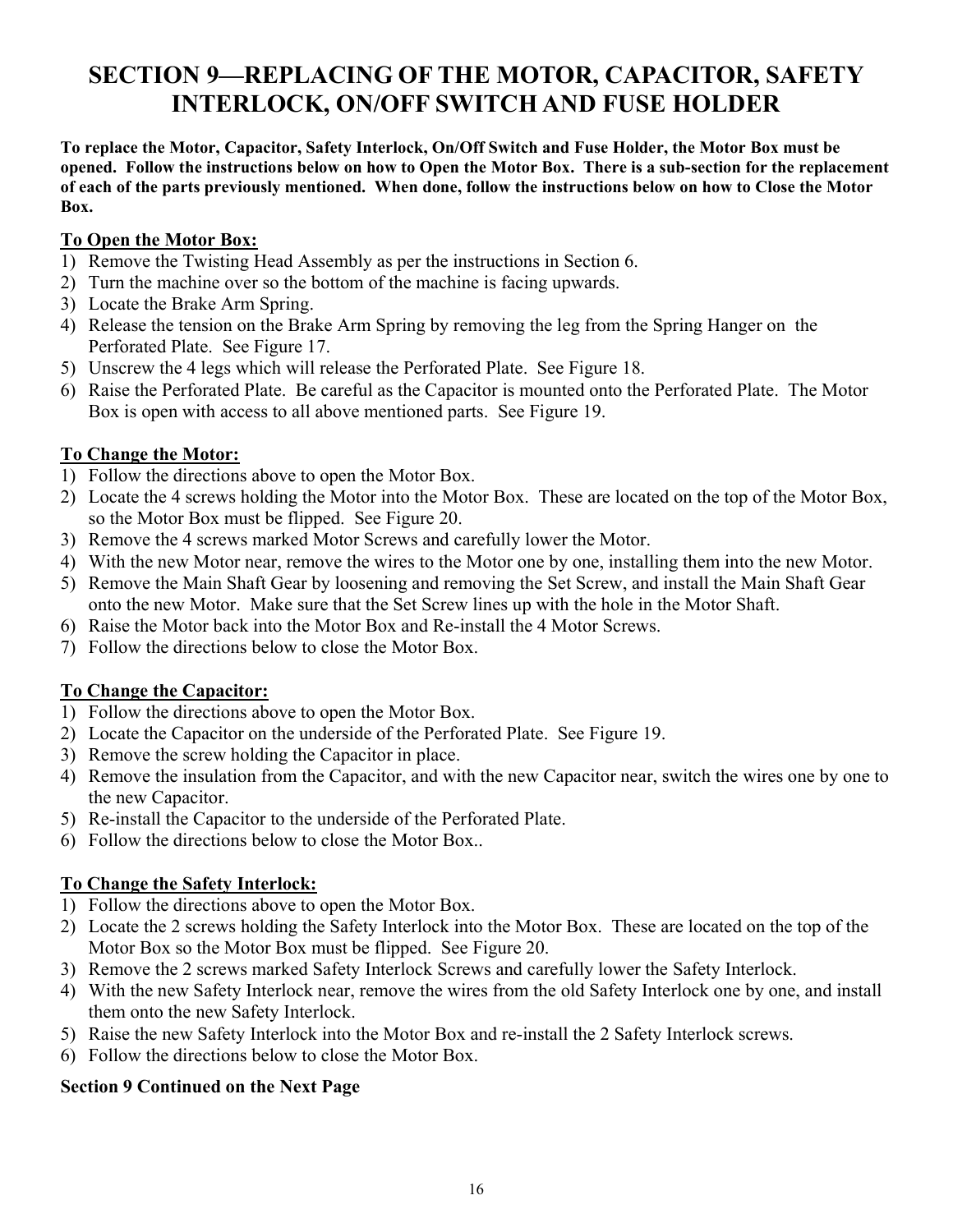## **SECTION 9—REPLACING OF THE MOTOR, CAPACITOR, SAFETY INTERLOCK, ON/OFF SWITCH AND FUSE HOLDER CONTINUED:**

#### **To Change the On/Off Switch:**

- 1) Follow the directions above to open the Motor Box.
- 2) Pressing the tabs on the On/Off Switch pull forward and remove it from the case.
- 3) With the new On/Off Switch near, transfer the wires from the old switch to the new switch making sure they are installed in the same place.
- 4) Slide the new On/Off switch back into the Motor Box
- 5) Follow the instructions below to close the Motor Box.

#### **To change the Fuse Holder:**

- 1) Follow the instructions above to open the Motor Box.
- 2) Locate the Fuse Holder and remove the wires. Note that the wire marked R1 goes onto the middle tab of the Fuse Holder while wire marked R0 goes to the tab at the end of the Fuse Holder.
- 3) Unscrew the old Fuse Holder and replace it with the new Fuse Holder.
- 4) Replace the wires making sure the wire R1 goes to the middle tab and wire R0 goes to the end tab.
- 5) Follow the instructions below to close the Motor Box.

#### **To Close the Motor Box:**

- 1) Turn the Motor Box over so that the opening is up.
- 2) Lower the Perforated Plate onto the Motor Box. Be careful that all the wires are within the Motor Box and that they will not be pinched when securing the Perforated Plate.
- 3) Replace and screw in the 4 legs that were previously removed. See Figure 18.
- 4) Locating the Brake Arm Spring, secure it back onto the Spring Hanger on the Perforated Plate restoring tension to the Brake Arm Spring. See Figure 17.
- 5) Turn the machine over to its proper orientation.
- 6) Replace the Twisting Head Assembly as per the instructions in Section 6.



Brake Arm Spring

**See Figures 18, 19 and 20 on the next page.**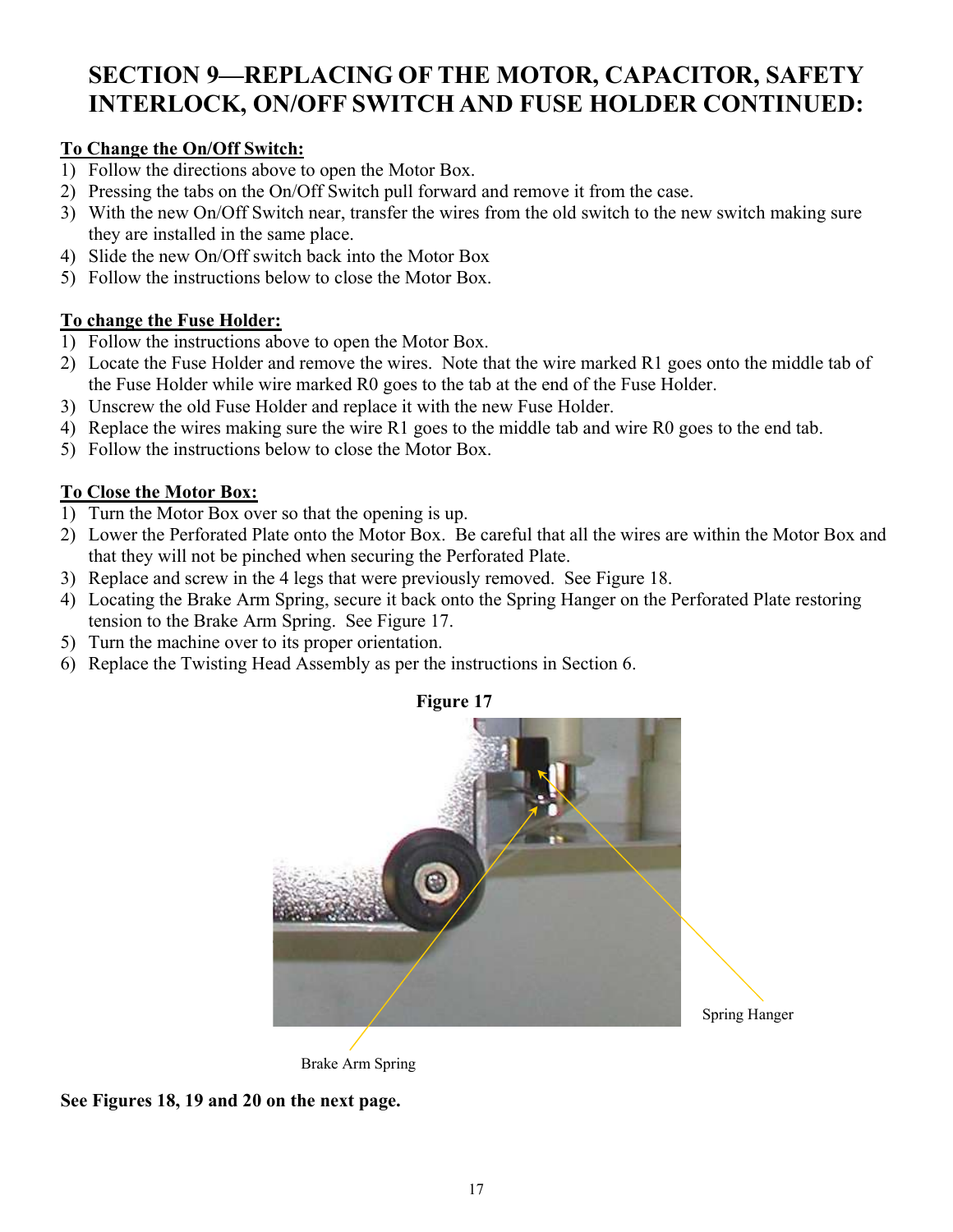## **SECTION 9—REPLACING OF THE MOTOR, CAPACITOR, SAFETY INTERLOCK, ON/OFF SWITCH AND FUSE HOLDER CONTINUED:**



**See Figure 20 on the next page.**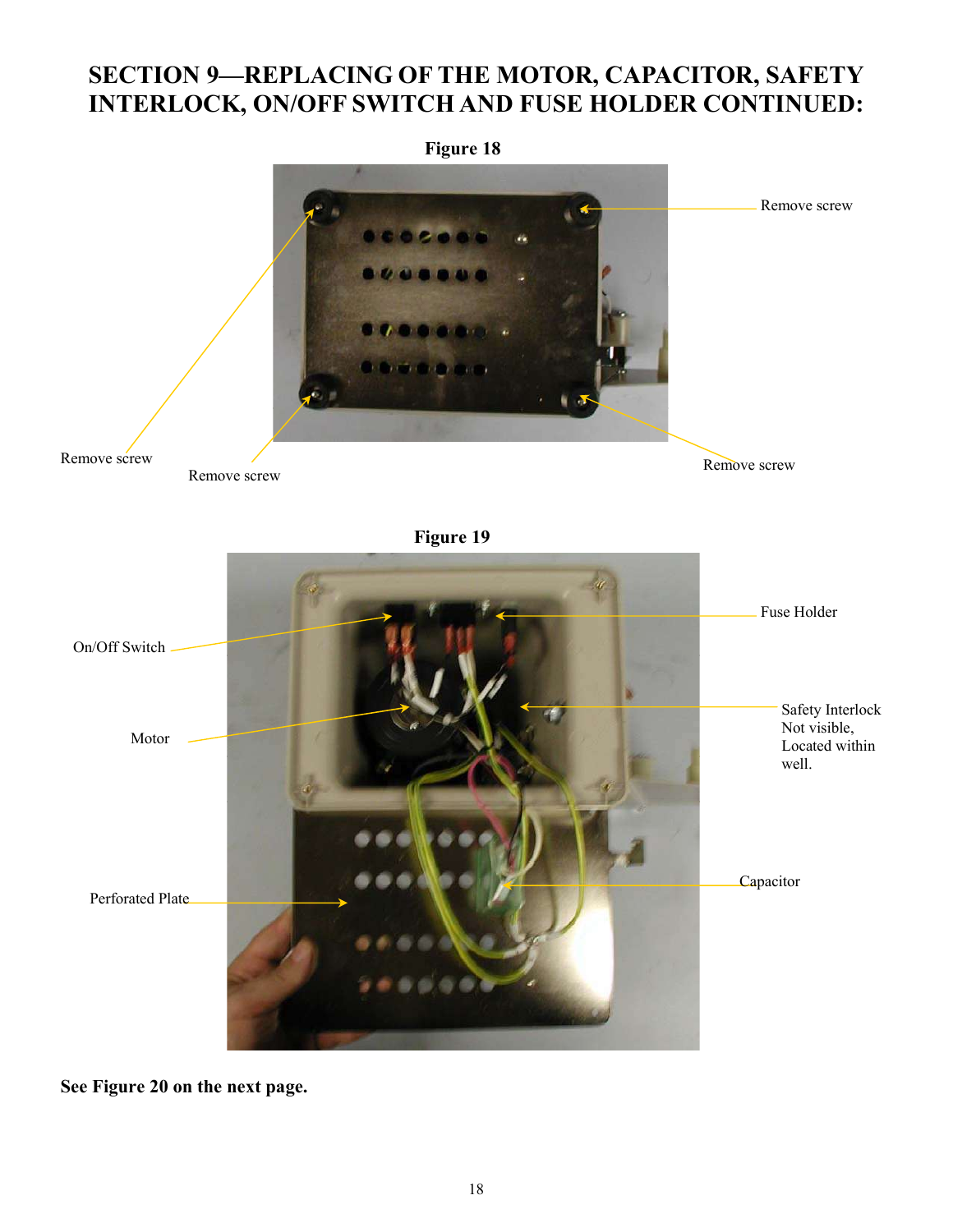## **SECTION 9—REPLACING OF THE MOTOR, CAPACITOR, SAFETY INTERLOCK, ON/OFF SWITCH AND FUSE HOLDER CONTINUED:**



Motor Screw Motor Screw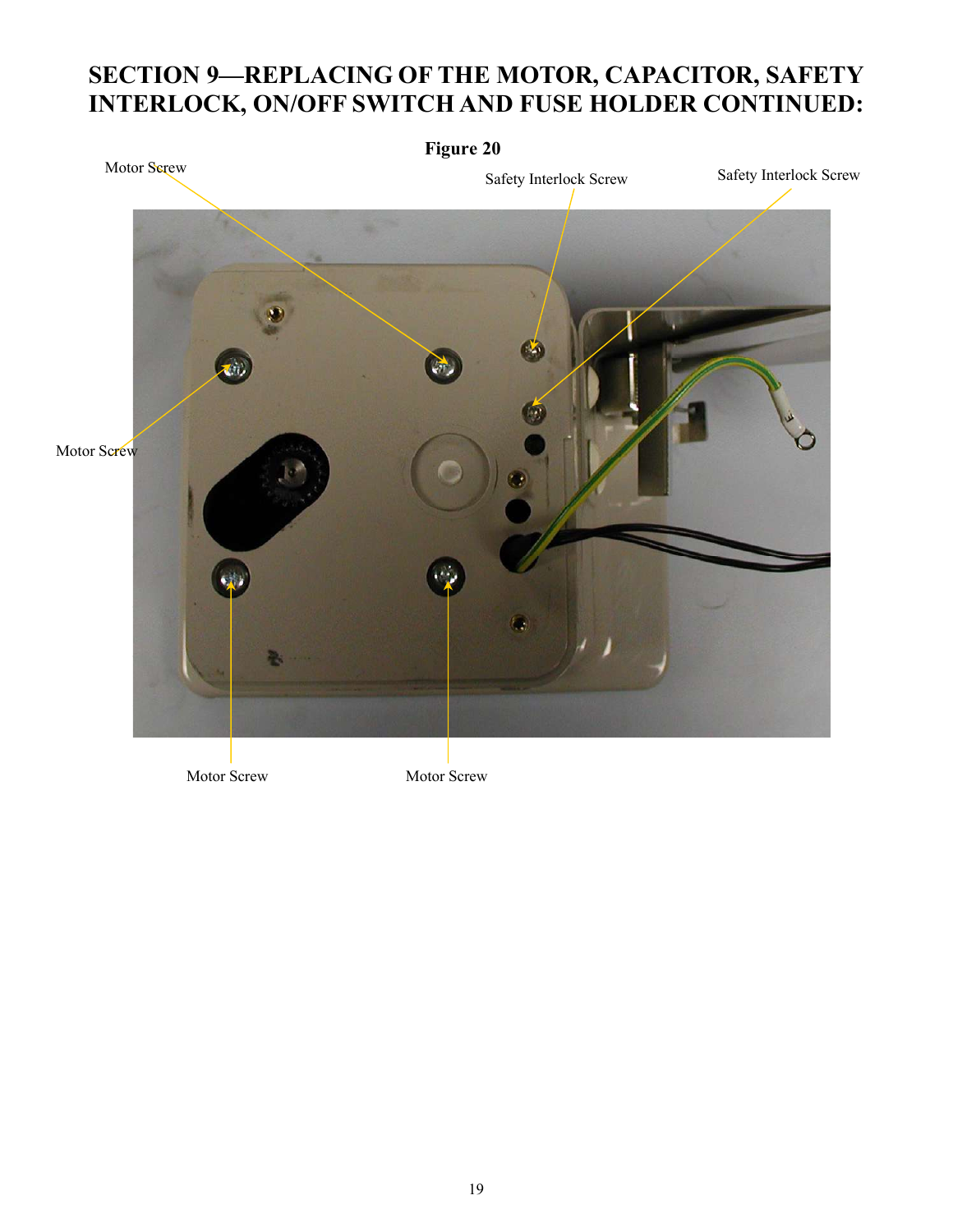## **SECTION 10—MAINTENANCE:**

**The Tach-It Model #3567 has been designed to require as little normally scheduled maintenance as possible. Excess lubrication in this machine becomes a detriment, not a benefit for the machine. In Especially dusty environments, the lubricants attract the dust and become pasty losing any benefit they may have had. When lubricating this machine, please only lubricate where specified and in limited quantities. The gears of this machine are hardened and do not need lubrication to function properly.** 

#### **Keep the unit clean and free of debris:**

The most important maintenance that can be performed on the Model #3567 is to keep it free of dirt and debris. The best way to do this is with using compressed air. Small pieces of twist tie ribbon, bags, dust, and products may enter the machine and effect the movement of the parts. This debris should be removed periodically. Also, debris may settle between the Upper Plate and Middle Plate. To remove this, follow the directions in Section 4 and when the Upper Plate is removed, clean or blow out the debris and re-assemble.

There is no exact time frame for how often this must be done. Much will depend on the environment, the product and the twist tie ribbon used.

#### **Lubricate the Switching Arm:**

There is a protrusion on the Switching Arm that rides along a groove of the Segment Gear. This protrusion should be lubricated when it becomes dry using a medium weight machine grease. Do not over-lubricate this part, as excess grease may fly during the cycle of the machine. See Figure 21.

#### **Lubricate the Switching Arm Assembly:**

The Switching Arm Assembly runs from the front Tying Aperture of the machine back to the Micro-switch. It is the assembly that moves when a bag is inserted into the tying aperture and triggers the Micro-Switch to begin the next cycle. See Figure 21. If this becomes dirty or dry, the assembly should be removed, which is easily done, clean under the assembly, lubricate, and re-assemble. To do this follow the instructions below:

- 1) Remove the Top Cover per the instructions in Section 1. Notice the path of travel of the Switch Lever Assembly.
- 2) Locate and remove the Switch Lever Spring.
- 3) Locate the 2 C-Clips shown on Figure 21 and remove them with a long nosed pliers.
- 4) Lift the Switching Arm Assembly up out of the machine. There are rollers and washers located on the posts where the C-Clips have been removed. These should also be removed from the machine at this time.
- 5) Clean all the components of the Switching Arm Assembly including the washers and rollers.
- 6) Using a spray lubricant such as silicone or a very lightweight machine oil, lightly coat the path of travel of the Switching Arm Assembly. Do not over-lubricate, not much lubrication is necessary.
- 7) Re-install the washers and rollers onto the posts that they were removed from.
- 8) Place the Switching Arm Assembly back onto the posts and re-align its travel so it is the same as whenit was removed.
- 9) Re-install the C-Clips using a long nosed pliers.
- 10) Replace the Top Cover per the instructions in Section 1.

#### **Lubricate the Needle Arm:**

Lubrication of the Needle Arm may become necessary if the machine occasionally does not complete its cycle. Due to friction between the Needle Arm and the underside of the Middle Plate, lubrication may be necessary. This is the only area of the machine where a lubricant can be liberally applied as the area is sealed. Complete instructions for doing this can be found in Section 8 of this manual.

#### **See Figure 21 on the next page.**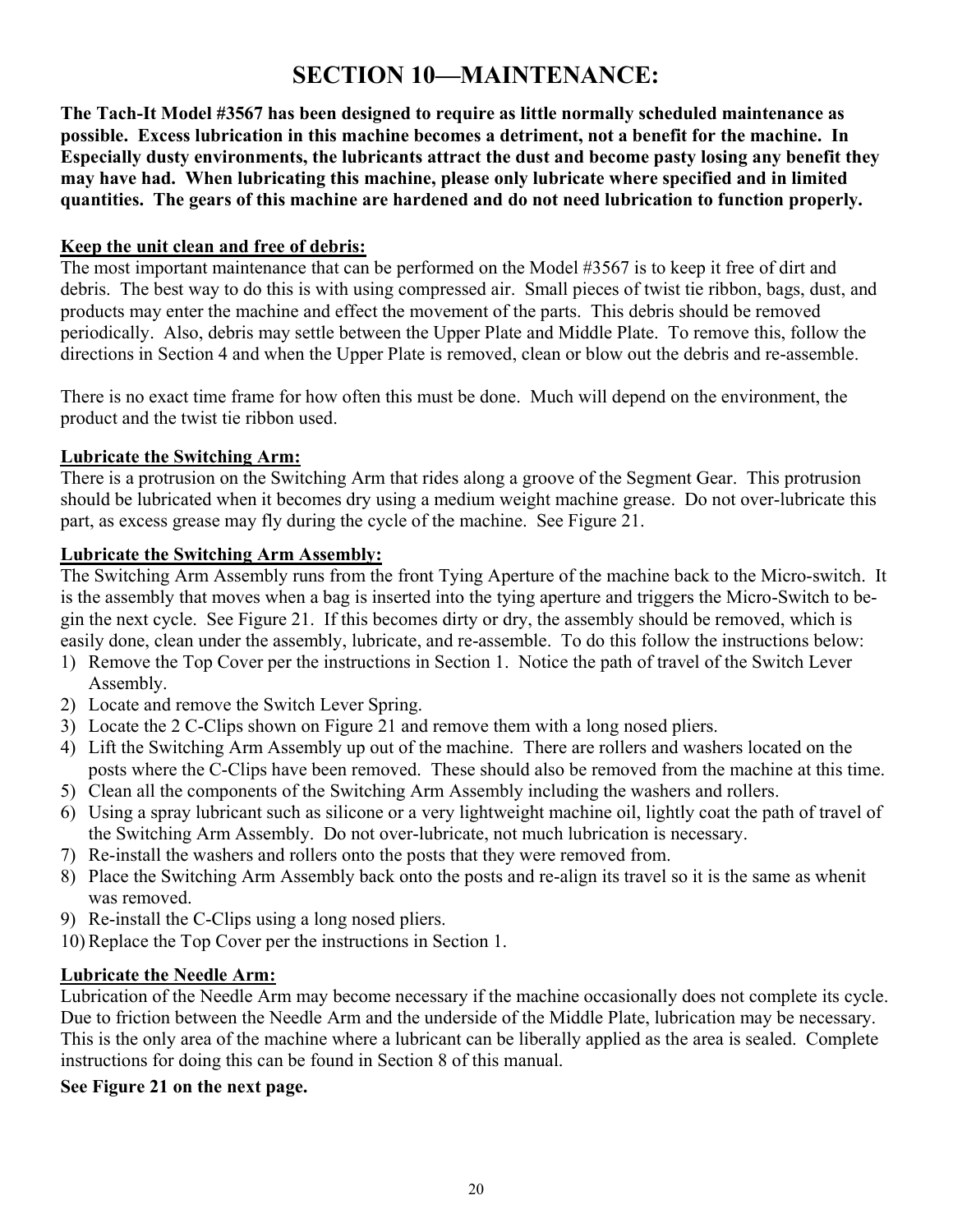## **SECTION 10—MAINTENANCE CONTINUED:**